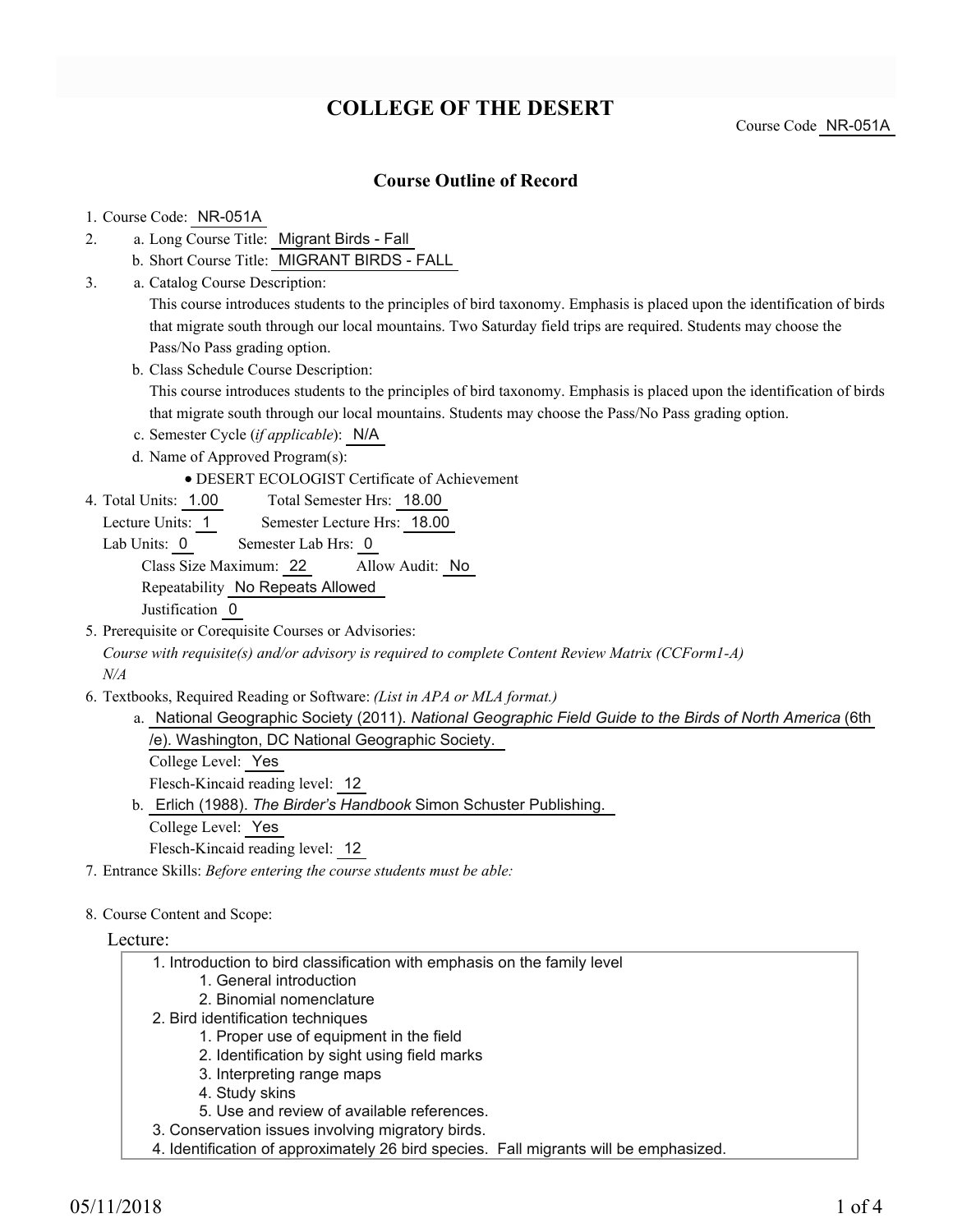## NR 051A-Migrant Birds - Fall

Lab: *(if the "Lab Hours" is greater than zero this is required)*

9. Course Student Learning Outcomes:

1.

Recognize by sight a minimum of 26 bird species.

2.

Describe basic bird family characteristics.

3.

Synthesize and analyze research regarding an assigned bird species.

10. Course Objectives: Upon completion of this course, students will be able to:

a. Identify by sight 26 species of birds that winter at the Salton Sea.

b. Classify birds taxonomically into distinct family groupings using field marks.

c. Demonstrate an understanding of conservation issues surrounding local winter birds.

d. Use a field guide and take field notes.

e. Use optical equipment properly in the field, e.g., binoculars, spotting scope.

Methods of Instruction: *(Integration: Elements should validate parallel course outline elements)* 11.

- a. Discussion
- b. Lecture

Other Methods:

a. Multimedia presentation: slides, video, computer, overhead projector b. Field trips to local migrant stopover points c. Demonstration of field note-taking

12. Assignments: (List samples of specific activities/assignments students are expected to complete both in and outside of class.) In Class Hours: 18.00

Outside Class Hours: 36.00

a. In-class Assignments

1. Take comprehensive notes during lecture and in the field.

2. Be expected to correctly identify bird species during examinations

b. Out-of-class Assignments

1. Prepare a two page typed research report on a particular bird species

2. Study assigned text

13. Methods of Evaluating Student Progress: The student will demonstrate proficiency by:

- Written homework
- Guided/unguided journals
- Portfolios
- Field/physical activity observations
- Presentations/student demonstration observations
- Mid-term and final evaluations
- Student participation/contribution

• Other

a. Bird identification exam – 26 species, including family characteristics b. Taxonomic checklist and species profile

14. Methods of Evaluating: Additional Assessment Information: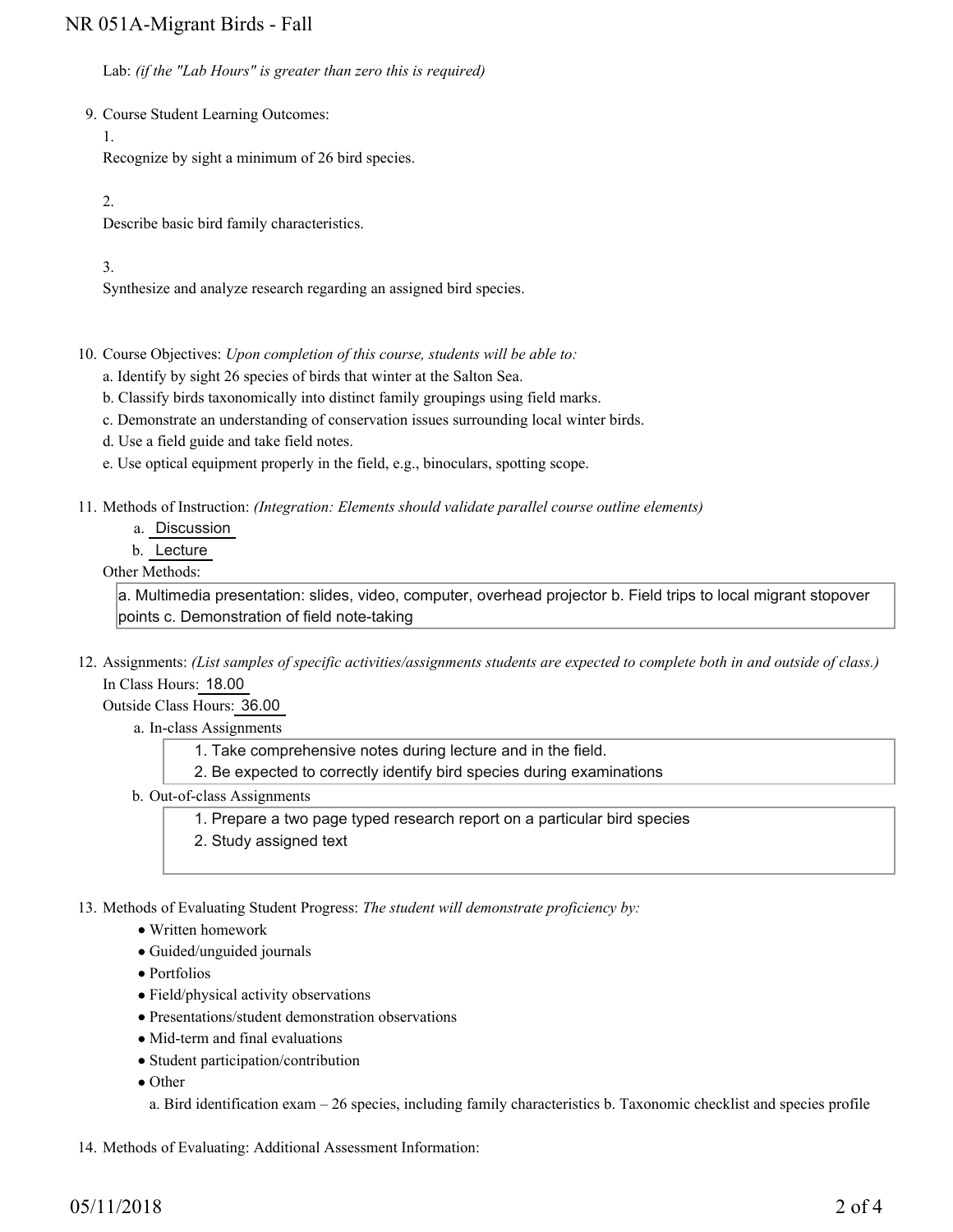- a. Notebook with field notes and sketches
- 15. Need/Purpose/Rationale -- All courses must meet one or more CCC missions.

PO - Career and Technical Education

Fulfill the requirements for an entry- level position in their field.

Apply critical thinking skills to execute daily duties in their area of employment.

Display the skills and aptitude necessary to pass certification exams in their field.

Exhibit effective written, oral communication and interpersonal skills.

Transfer to a higher level learning institution

IO - Personal and Professional Development

Self-evaluate knowledge, skills, and abilities.

Value diverse cultures and populations.

IO - Aesthetics

Utilize the creative process to explain universal values such as beauty and truth.

IO - Critical Thinking and Communication

 Compose and present structured texts in a variety of oral and written forms according to purpose, audience, and occasion with implementation of thesis, supporting details and idea development.

Conduct research, gather and evaluate appropriate information, organize evidence into oral and written

presentation, using proper MLA, APA, and other discipline-specific formats to cite sources.

IO - Global Citizenship - Scientific & Technological Literacy

 Produce oral and written information in various modes and media, using technology such as computers, the Internet, and library databases.

IO - Global Citizenship - Ethical Behavior

Exhibit respect for self and others.

16. Comparable Transfer Course

|                                                                                                                                                                                                | Campus                                                                                     | <b>Course Number</b> | <b>Course Title</b>                                                                                                                                                                                                                     | <b>Catalog Year</b> |  |
|------------------------------------------------------------------------------------------------------------------------------------------------------------------------------------------------|--------------------------------------------------------------------------------------------|----------------------|-----------------------------------------------------------------------------------------------------------------------------------------------------------------------------------------------------------------------------------------|---------------------|--|
| 17. Special Materials and/or Equipment Required of Students:                                                                                                                                   |                                                                                            |                      |                                                                                                                                                                                                                                         |                     |  |
|                                                                                                                                                                                                |                                                                                            |                      |                                                                                                                                                                                                                                         |                     |  |
| <b>Material or Item</b>                                                                                                                                                                        |                                                                                            | <b>Cost Per Unit</b> |                                                                                                                                                                                                                                         | <b>Total Cost</b>   |  |
| 19. Provide Reasons for the Substantial Modifications or New Course:                                                                                                                           |                                                                                            |                      |                                                                                                                                                                                                                                         |                     |  |
| periodic review<br>a. Cross-Listed Course (Enter Course Code): N/A<br>20.<br>b. Replacement Course (Enter original Course Code): N/A<br>21. Grading Method (choose one): Pass/No Pass Optional |                                                                                            |                      |                                                                                                                                                                                                                                         |                     |  |
|                                                                                                                                                                                                |                                                                                            |                      |                                                                                                                                                                                                                                         |                     |  |
| a. Course Control Number [CB00]: CCC000153708                                                                                                                                                  |                                                                                            |                      |                                                                                                                                                                                                                                         |                     |  |
|                                                                                                                                                                                                |                                                                                            |                      |                                                                                                                                                                                                                                         |                     |  |
|                                                                                                                                                                                                |                                                                                            |                      |                                                                                                                                                                                                                                         |                     |  |
|                                                                                                                                                                                                |                                                                                            |                      |                                                                                                                                                                                                                                         |                     |  |
|                                                                                                                                                                                                |                                                                                            |                      |                                                                                                                                                                                                                                         |                     |  |
|                                                                                                                                                                                                | <b>University System</b><br><sup>18.</sup> Materials Fees:<br>22. MIS Course Data Elements | Required Material?   | b. T.O.P. Code [CB03]: 11500.00 - Natural Resources<br>c. Credit Status [CB04]: D - Credit - Degree Applicable<br>d. Course Transfer Status [CB05]: $B =$ Transfer CSU<br>e. Basic Skills Status [CB08]: $2N = Not basic skills course$ |                     |  |

- f. Vocational Status [CB09]: Possibly Occupational
- g. Course Classification [CB11]: Y Credit Course
- h. Special Class Status [CB13]: N Not Special